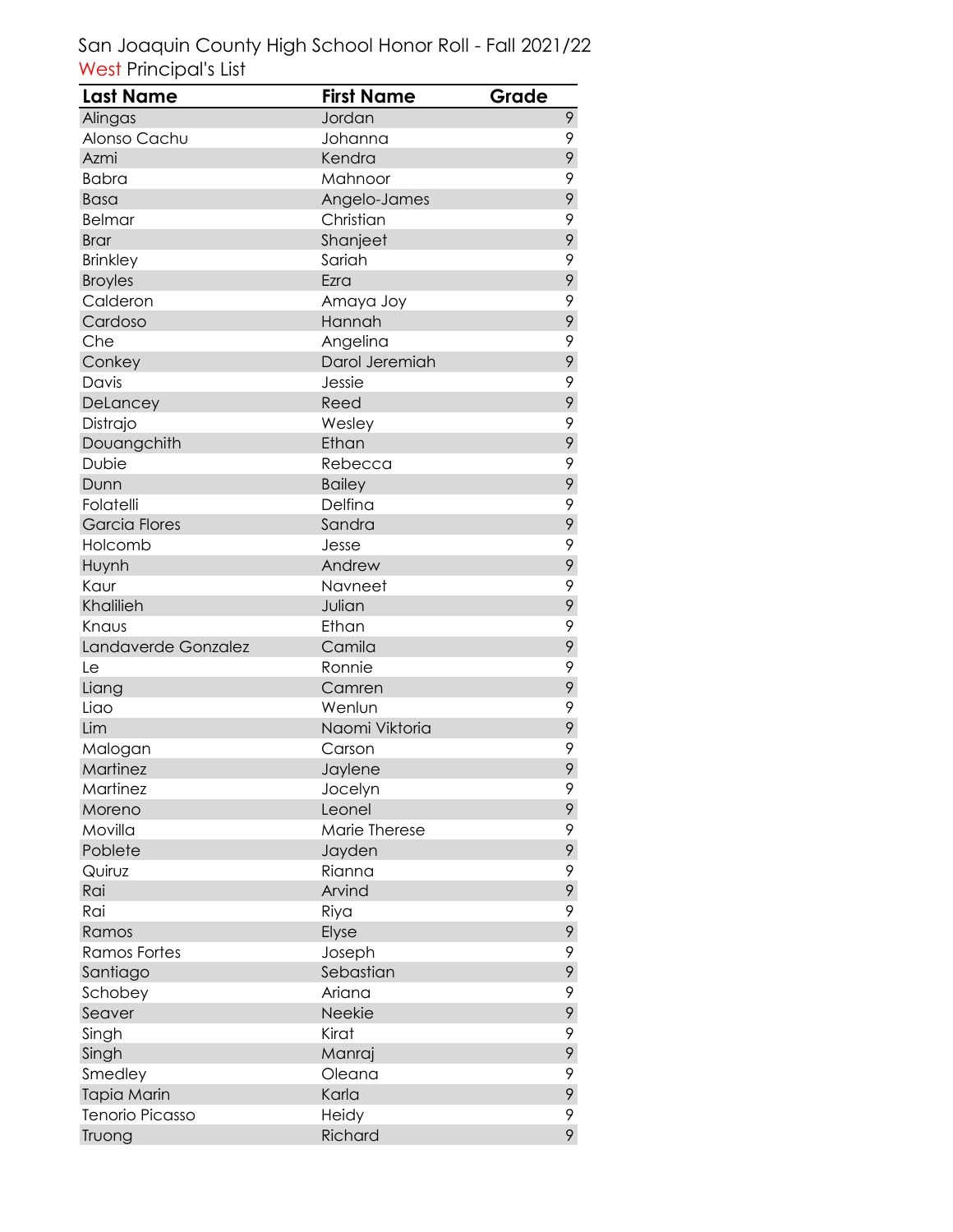| <b>Last Name</b>     | <b>First Name</b> | Grade |
|----------------------|-------------------|-------|
| Akomah               | Michael           | 10    |
| Alvarenga            | Jayci             | 10    |
| Anderson             | Ryan              | 10    |
| Anquillano           | Jaden Paolo       | 10    |
| Atienza              | Alyssa Jennifer   | 10    |
| <b>Balderas</b>      | Reitchelle        | 10    |
| Boddugari            | Medha             | 10    |
| <b>Bolanos Yepez</b> | Hernaldo          | 10    |
| Cadigal              | Analaya           | 10    |
| Carrillo             | Santiago          | 10    |
| Custodio             | Angelica          | 10    |
| Davis                | Noah              | 10    |
| Devera               | Nathaniel         | 10    |
| Elisetty             | Likhith           | 10    |
| Gadamsetti           | Kavya             | 10    |
| Garcia               | Kaelyn Grace      | 10    |
| Good                 | Jaxyn             | 10    |
| Hak Vann             | Mason             | 10    |
| Haliczer             | Kayla             | 10    |
| Ibarra Mejia         | Pedro             | 10    |
| Kala                 | Sashank           | 10    |
| Kalle                | Meghana           | 10    |
| Katvala              | Jakob             | 10    |
| Kaur                 | Ramandeep         | 10    |
| Kazadzis             | Alexander         | 10    |
| Khamphoumy           | Jacob             | 10    |
| Khubchandani         | Amitosh           | 10    |
| Kumar                | Abhinav           | 10    |
| Lau                  | Kiran             | 10    |
| Lυ                   | Kyle              | 10    |
| Mahendran            | Kaavya            | 10    |
| Martinez             | Alexandre         | 10    |
| Mejia                | Jacob             | 10    |
| Navarro              | Ethan             | 10    |
| Ramos                | Nelson            | 10    |
| Rizo Franco          | Valeria           | 10    |
| Rodriguez            | Angel             | 10    |
| Rodriguez Aguilar    | Diego             | 10    |
| Sajjad               | Ruqaiya           | 10    |
| Salazar              | Fabiana           | 10    |
| Schultz              | Nicholas          | 10    |
| Shakya               | Bipashyana        | 10    |
| Sharma               | Diya              | 10    |
| Shiyas               | Esha              | 10    |
| Singh                | Kunwarpal         | 10    |
| Subroto              | Gabby             | 10    |
| Thornton             | <b>Bailey</b>     | 10    |
| Thornton             | Sydney            | 10    |
| Tong                 | Zoe               | 10    |
| Valdez               | McKye             | 10    |
| Vargas Rodriguez     | Estevan           | 10    |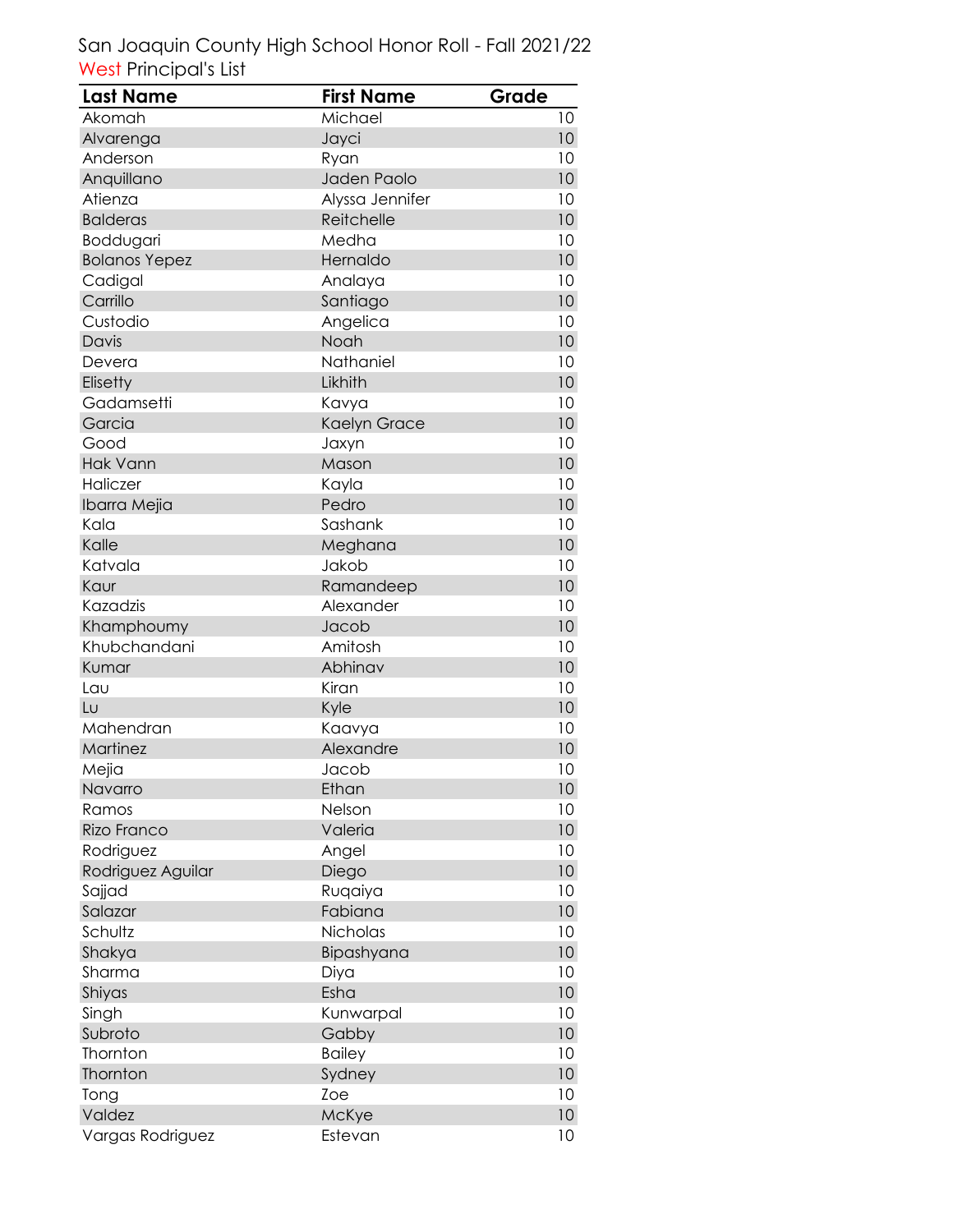| Last Name             | <b>First Name</b> | Grade |
|-----------------------|-------------------|-------|
| Young                 | Aidan             | 10    |
| Acu                   | Paul              | 11    |
| Addo                  | Kwaku             | 11    |
| Aguillo               | Carlos Alfonso    | 11    |
| Ali                   | Arham             | 11    |
| Anderson              | Emma              | 11    |
| Angeles Morfin        | Samantha          | 11    |
| Arambula              | Christopher       | 11    |
| Assar                 | Angela            | 11    |
| Bajwa                 | Manveer           | 11    |
| Bejarano              | <b>Bryan</b>      | 11    |
| <b>Beltran</b>        | Miriam            | 11    |
| Bengali               | Shreya            | 11    |
| <b>Bonifacio</b>      | Dylan             | 11    |
| <b>Bourke</b>         | Jacob             | 11    |
| <b>Bovell</b>         | Alexandria        | 11    |
| Cerezo                | Rose Anne         | 11    |
| Chan                  | Ciera             | 11    |
| Chandra               | Adesh             | 11    |
| Cruz                  | Jonathan          | 11    |
| Dent                  | Raina             | 11    |
| Dubie                 | Katherine         | 11    |
| Eismati               | Sameer            | 11    |
| <b>Flores Ramirez</b> | Stephanie         | 11    |
| Garcia                | Sydney            | 11    |
| Garcia Gonzalez       | Itzel             | 11    |
| Garcia Lule           | Isabel            | 11    |
| Gill                  | Maya              | 11    |
| Gonzales              | Samantha Raeanna  | 11    |
| Granados              | Melanie           | 11    |
| Gray                  | Sadie             | 11    |
| Ha                    | Travis            | 11    |
| Holcomb               | James             | 11    |
| Jackson               | Hannah            | 11    |
| Jfouf                 | Julian            | 11    |
| Kiliaan               | Olivia            | 11    |
| Kubik                 | Emily             | 11    |
| Lagrimas              | Sighrel Mae       | 11    |
| Laplante              | Jared Ryan        | 11    |
| Li                    | Teddy             | 11    |
| Lien                  | Benson            | 11    |
| Lopez                 | Camila            | 11    |
| Lopez                 | Carlos            | 11    |
| Lopez                 | Jose              | 11    |
| Lumas                 | Manesesa          | 11    |
| Magallon Vera         | Jazmin            | 11    |
| Marin                 | Sheyla            | 11    |
| Muhib                 | Arsh              | 11    |
| Navas                 | Faviana           | 11    |
| Nguyen                | Christina         | 11    |
| Nguyen                | Justin            | 11    |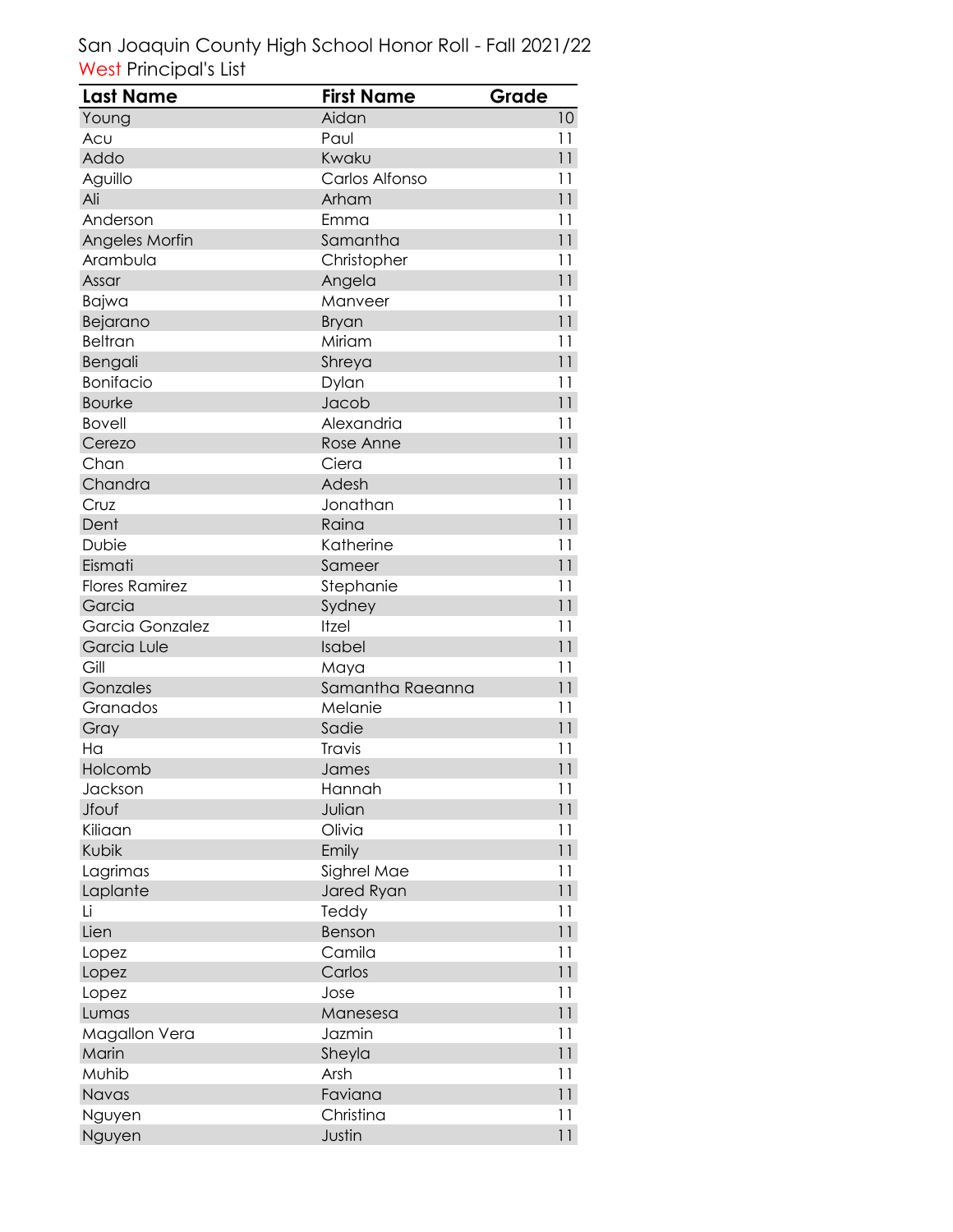| Last Name            | <b>First Name</b> | Grade           |
|----------------------|-------------------|-----------------|
| Nijjar               | Muneet            | 11              |
| Nolasco              | Emiliano          | 11              |
| Olivera Hernandez    | <b>Brandon</b>    | 11              |
| Orellana             | Jair              | 11              |
| Patchell             | Jasmina           | 11              |
| Peters               | Alexandra         | 11              |
| Quinones             | Layla             | 11              |
| Rai                  | Shiya             | 11              |
| Reyes Retana         | Sergio            | 11              |
| Rocha                | Gabriel           | 11              |
| Roflox               | Marc Anthony      | 11              |
| Romero               | Sophia            | 11              |
| Rozales              | Andrew            | 11              |
| Sanchez Aguilar      | Alan              | 11              |
| Sawander             | Erik              | 11              |
| Siddiqui             | Affan             | 11              |
| Son                  | Aaron             | 11              |
| Stubbles             | <b>Hailey Ann</b> | 11              |
| Tanaka               | Emily             | 11              |
| Taumoepeau           | George            | 11              |
| <b>Thatte</b>        | Roocha            | 11              |
| <b>Torres Garcia</b> | Tania             | 11              |
| Trosien              | Hanh              | 11              |
| Urteaga              | Natalie           | 11              |
| Villanueva           | Sarah             | 11              |
| Wazeen               | Asiel             | 11              |
| White                | Joshua            | 11              |
| Zepeda               | Fernando          | 11              |
| Acosta               | Danny             | 12              |
| Addo                 | Ohemaa            | 12              |
| Agpoon               | Summer            | 12              |
| Alejandres Zepeda    | Anthony           | 12              |
| Amin                 | Tamana            | 12              |
| Arias                | Ariana            | 12              |
| Arias                | Jocelyn           | 12              |
| Arif                 | Ariba             | 12              |
| Ashford              | Jaqwan            | 12              |
| Avelar               | Marissa           | 12              |
| <b>Barba</b>         | Melvin            | 12              |
| <b>Barnes</b>        | Emilee            | $12 \,$         |
| Bossa                | Olayinka          | 12              |
| <b>Bulda</b>         | Ariane Kate       | 12 <sup>°</sup> |
| Chan                 | Ashley            | 12              |
| Chavarria            | Jaron             | 12 <sup>°</sup> |
| Chavez               | Sebastian         | 12              |
| Chew                 | Christopher       | 12              |
| Cruda                | Danrielle         | 12              |
| Darwish              | Bi Bi             | 12 <sup>°</sup> |
| DeCoite              | Cadence           | 12              |
| Diaz Mandujano       | Paulina           | 12              |
| Duncan               | Zoe               | 12              |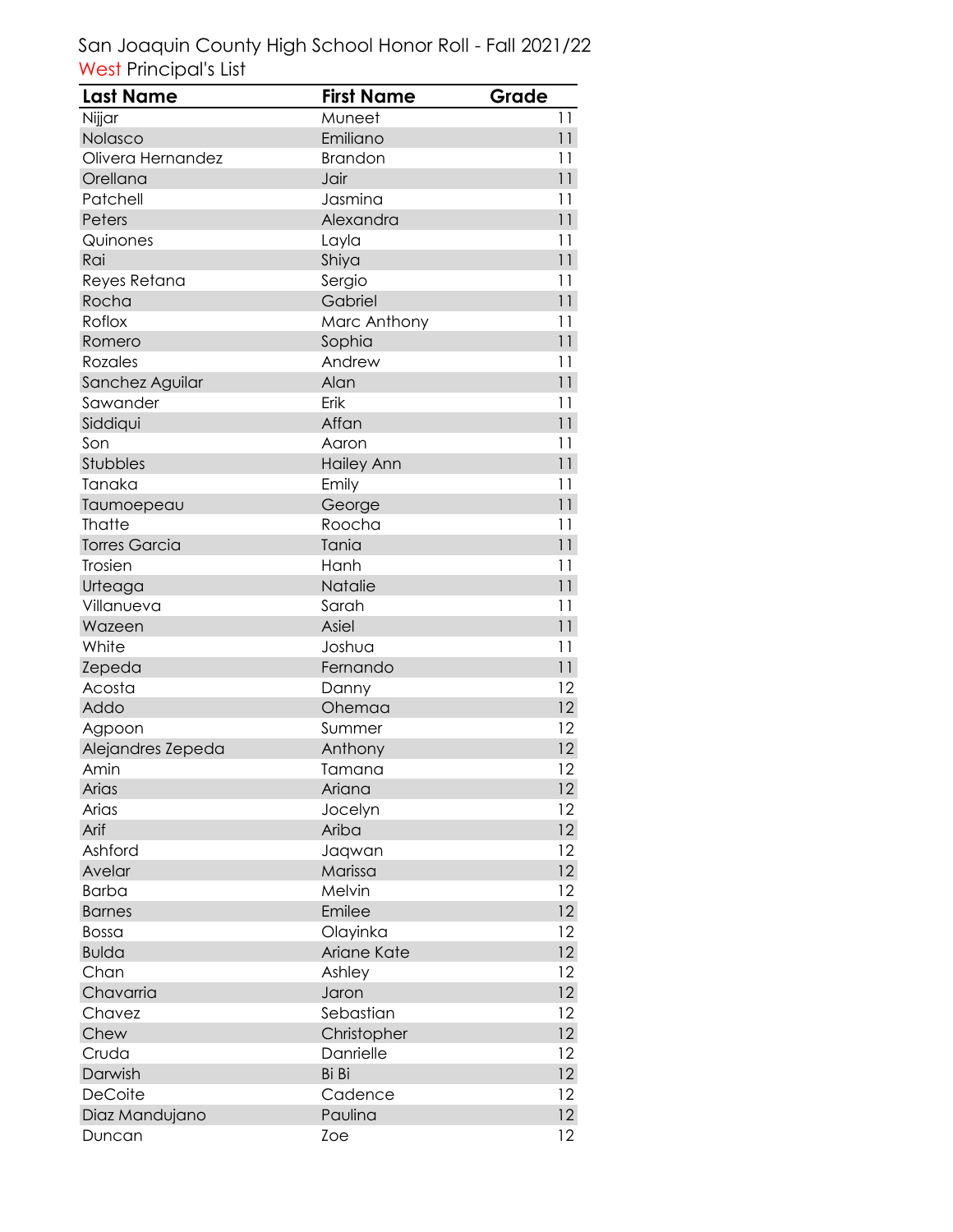| <b>Last Name</b> | <b>First Name</b>     | Grade             |
|------------------|-----------------------|-------------------|
| Fernandez        | Ethan                 | 12                |
| Flestado         | Annabelle             | 12                |
| Garcia           | Hailey                | 12                |
| Garcia Lopez     | Evelyn                | 12                |
| Gill             | Amol                  | 12                |
| Gonzalez         | Andres                | 12                |
| Gonzalez         | Giselle               | 12                |
| Goumenidis       | Andreas               | 12                |
| Grover           | Daniel                | 12                |
| Guevara Pacheco  | Juan                  | 12                |
| Guillermo        | Ambernhel             | 12                |
| <b>Hawkins</b>   | Ryan                  | 12                |
| Hayes            | Elandra               | 12                |
| Hickman          | Kyler                 | 12                |
| Ilovan           | <b>Brandon</b>        | 12 <sup>°</sup>   |
| Kala             | Manasvini             | 12                |
| Kaur             | Samreet               | 12                |
| Lazum            | Roselyn               | 12                |
| Leao             | Mele                  | 12                |
| Lehel            | Amanjot               | 12                |
| Leon Gallegos    | Eduardo               | 12                |
| Limos            | Carl John             | 12                |
| Lopez            | Jordan                | 12 <sup>°</sup>   |
| Malogan          | Caitlyn               | 12                |
| Marenco          | <b>Benicio</b>        | 12                |
| Marin            | Sarah                 | 12                |
| Marin Del Real   | Angel                 | 12 <sup>2</sup>   |
| Martinez         | Alberto               | 12                |
| Martinez         | Daniel                | 12                |
| Martinez         | Sandra                | 12                |
| Medeiros         | Ethan                 | 12                |
| Mills            | Calvin                | 12                |
| Naiyar           | Moiza                 | 12                |
| Nash             | Kaila                 | 12                |
| Nguyen           | Jazlynn               | 12                |
| Nguyen           | Jennifer              | 12                |
| Nguyen           | Trang                 | 12                |
| Pangaliman       | <b>Zegfreid Queen</b> | 12                |
| Petrenko         | Diana                 | 12 <sup>°</sup>   |
| Pichon           | Tarek                 | 12                |
| Plascencia       | Jaime                 | 12                |
| Quiruz           | Izaiah                | 12                |
| Radetich         | Ana                   | $12 \,$           |
| Retes            | Roy                   | 12                |
| Reyes            | Isabel                | $12 \,$           |
| Romero           | Erik                  | 12                |
| Rosch            | Tiana                 | 12                |
| Shir             | Hamzah                | 12                |
| Singal           | Amish                 | 12 <sup>°</sup>   |
| Smith            | Trenten               | 12                |
| Staveris         | Tianna                | $12 \overline{ }$ |